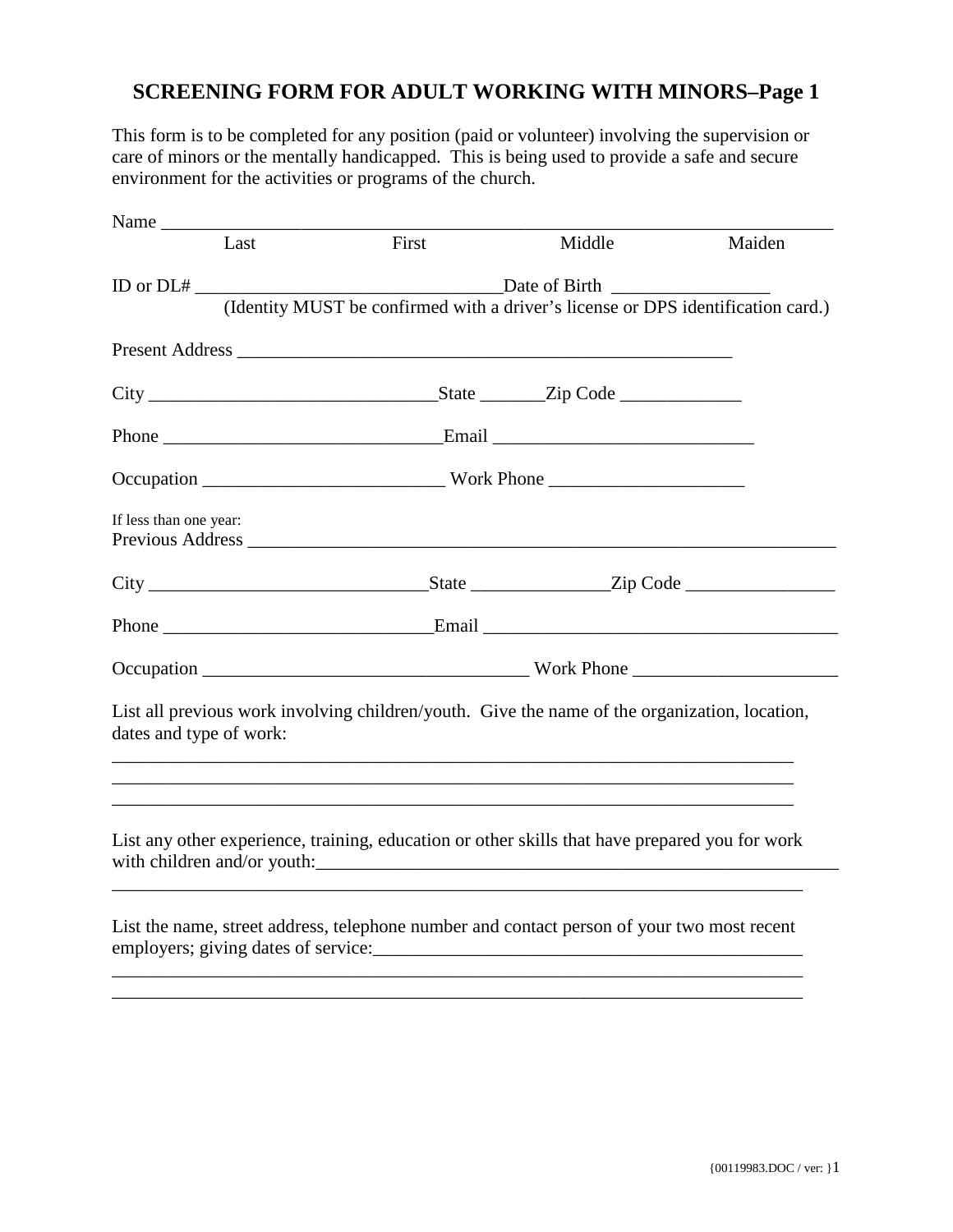## **SCREENING FORM FOR ADULT WORKING WITH MINORS –Page 2**

Have you ever been charged or convicted of child abuse or a crime involving actual or attempted sexual molestation of a minor or any sexual offense or abuse against a child? If so, please explain:

\_\_\_\_\_\_\_\_\_\_\_\_\_\_\_\_\_\_\_\_\_\_\_\_\_\_\_\_\_\_\_\_\_\_\_\_\_\_\_\_\_\_\_\_\_\_\_\_\_\_\_\_\_\_\_\_\_\_\_\_\_\_\_\_\_\_\_\_\_\_\_\_ \_\_\_\_\_\_\_\_\_\_\_\_\_\_\_\_\_\_\_\_\_\_\_\_\_\_\_\_\_\_\_\_\_\_\_\_\_\_\_\_\_\_\_\_\_\_\_\_\_\_\_\_\_\_\_\_\_\_\_\_\_\_\_\_\_\_\_\_\_\_\_\_ \_\_\_\_\_\_\_\_\_\_\_\_\_\_\_\_\_\_\_\_\_\_\_\_\_\_\_\_\_\_\_\_\_\_\_\_\_\_\_\_\_\_\_\_\_\_\_\_\_\_\_\_\_\_\_\_\_\_\_\_\_\_\_\_\_\_\_\_\_\_\_\_

\_\_\_\_\_\_\_\_\_\_\_\_\_\_\_\_\_\_\_\_\_\_\_\_\_\_\_\_\_\_\_\_\_\_\_\_\_\_\_\_\_\_\_\_\_\_\_\_\_\_\_\_\_\_\_\_\_\_\_\_\_\_\_\_\_\_\_\_\_\_\_\_

\_\_\_\_\_\_\_\_\_\_\_\_\_\_\_\_\_\_\_\_\_\_\_\_\_\_\_\_\_\_\_\_\_\_\_\_\_\_\_\_\_\_\_\_\_\_\_\_\_\_\_\_\_\_\_\_\_\_\_\_\_\_\_\_\_\_\_\_\_\_\_\_

Is there any fact or circumstance about you or your background that would call into question the advisability of entrusting you with the supervision, guidance and care of young people?

Do you have any special requirements of which we should be aware? (For example: cannot drive, prefer daytime hours only, cannot participate in outdoor activities, medical limitations,  $etc.)$   $\qquad \qquad$ 

\_\_\_\_\_\_\_\_\_\_\_\_\_\_\_\_\_\_\_\_\_\_\_\_\_\_\_\_\_\_\_\_\_\_\_\_\_\_\_\_\_\_\_\_\_\_\_\_\_\_\_\_\_\_\_\_\_\_\_\_\_\_\_\_\_\_\_\_\_\_\_\_\_

### **Personal References**

(Not former employers or relatives)

| Name:      | Name:      |  |
|------------|------------|--|
| Address:   | Address:   |  |
| Telephone: | Telephone: |  |

#### **Attest Statement**

Under penalty of perjury, I swear or affirm that the information given above is true, complete and correct. I understand and agree that a complete background investigation, including criminal records, sex crimes registry with the United States Justice Department, driving record, and any other background search deemed necessary will be conducted with respect to me, and that this information may be verified by contacting persons and organizations with whom I have had contact or which may have information concerning me. I hereby release and agree to hold harmless from liability any person or organization that provides such information. I also agree to release and hold harmless Harpeth Presbyterian Church their officers, employees, agents and volunteers.

The authorization and release herein stated are valid for a period of no longer than 180 days from date of application.

| Date    |  |
|---------|--|
| Witness |  |
|         |  |

An attachment of a photograph of the applicant will be made to this document if approved as a volunteer or paid staff member of HPC.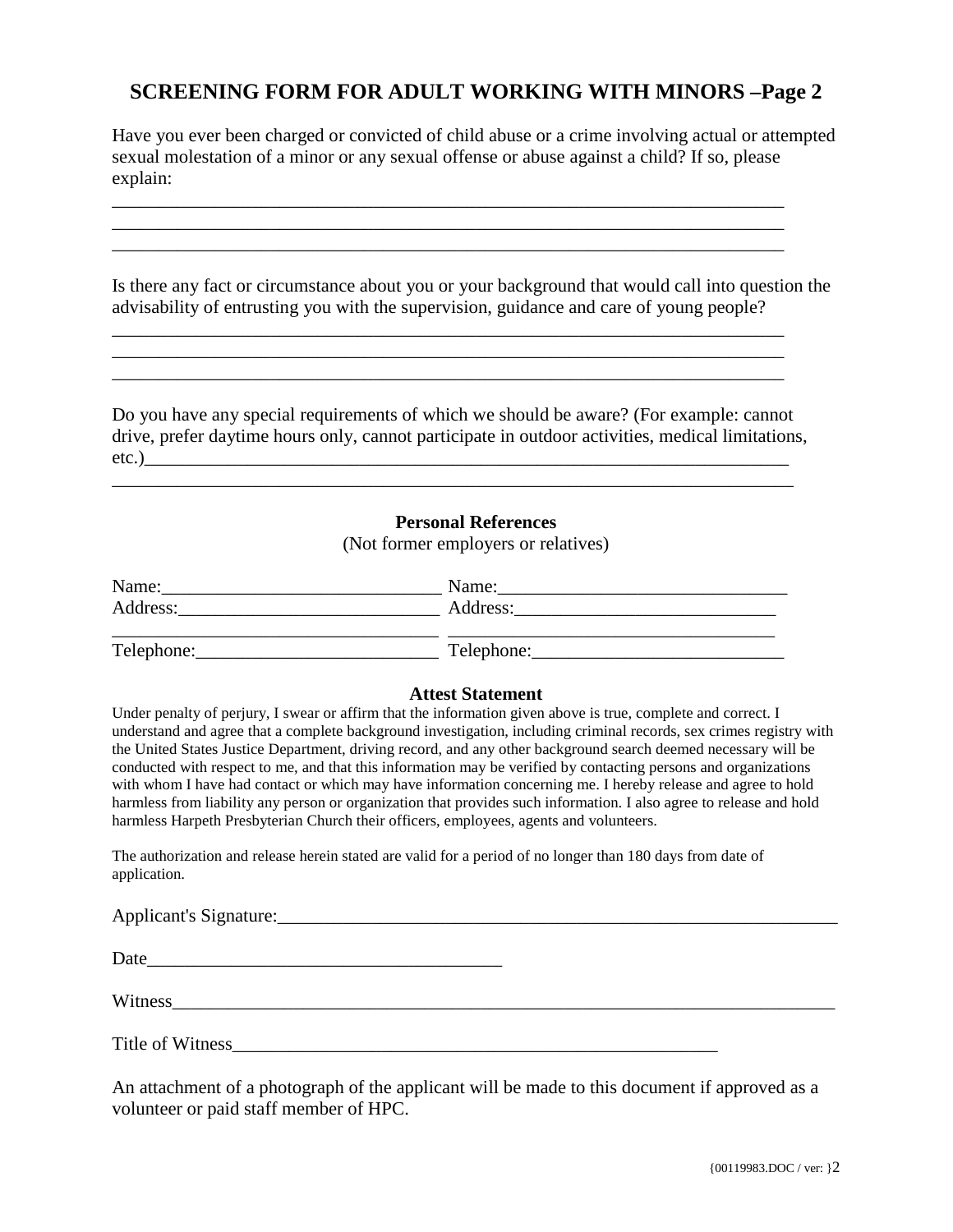### **SCREENING FORM FOR TEENS WORKING WITH MINORS**

This form is to be completed for any position (paid or volunteer) involving the supervision or care of minors or the mentally handicapped. This is being used to provide a safe and secure environment for the activities or programs of the church.

| Name $\frac{1}{\sqrt{1-\frac{1}{2}}\left(1-\frac{1}{2}\right)}$<br>Last | First | Middle |
|-------------------------------------------------------------------------|-------|--------|
| ID or DL#                                                               |       |        |
|                                                                         |       |        |
|                                                                         |       |        |
|                                                                         |       |        |
|                                                                         |       |        |
|                                                                         |       |        |
| Grades                                                                  |       |        |
| If less than one year:                                                  |       |        |
|                                                                         |       |        |
|                                                                         |       |        |
| Phone                                                                   |       |        |
|                                                                         |       |        |
|                                                                         |       |        |
| Grades                                                                  |       |        |

Church that I am willing to abide by the Policies & Procedures set forth in the Risk Management Program to reduce the risk of Child Abuse in this church. I understand that child abuse is a serious matter and will do my part in the prevention of child abuse while serving as Second Presbyterian Church.

| Signature of Teen Worker | Jate |
|--------------------------|------|
|                          |      |
|                          |      |

I do not know of any reason why my child should not serve as a Teen Worker with Minors. They do not demonstrate any signs of being a potential risk to the church.

Signature of Parent/Guardian Date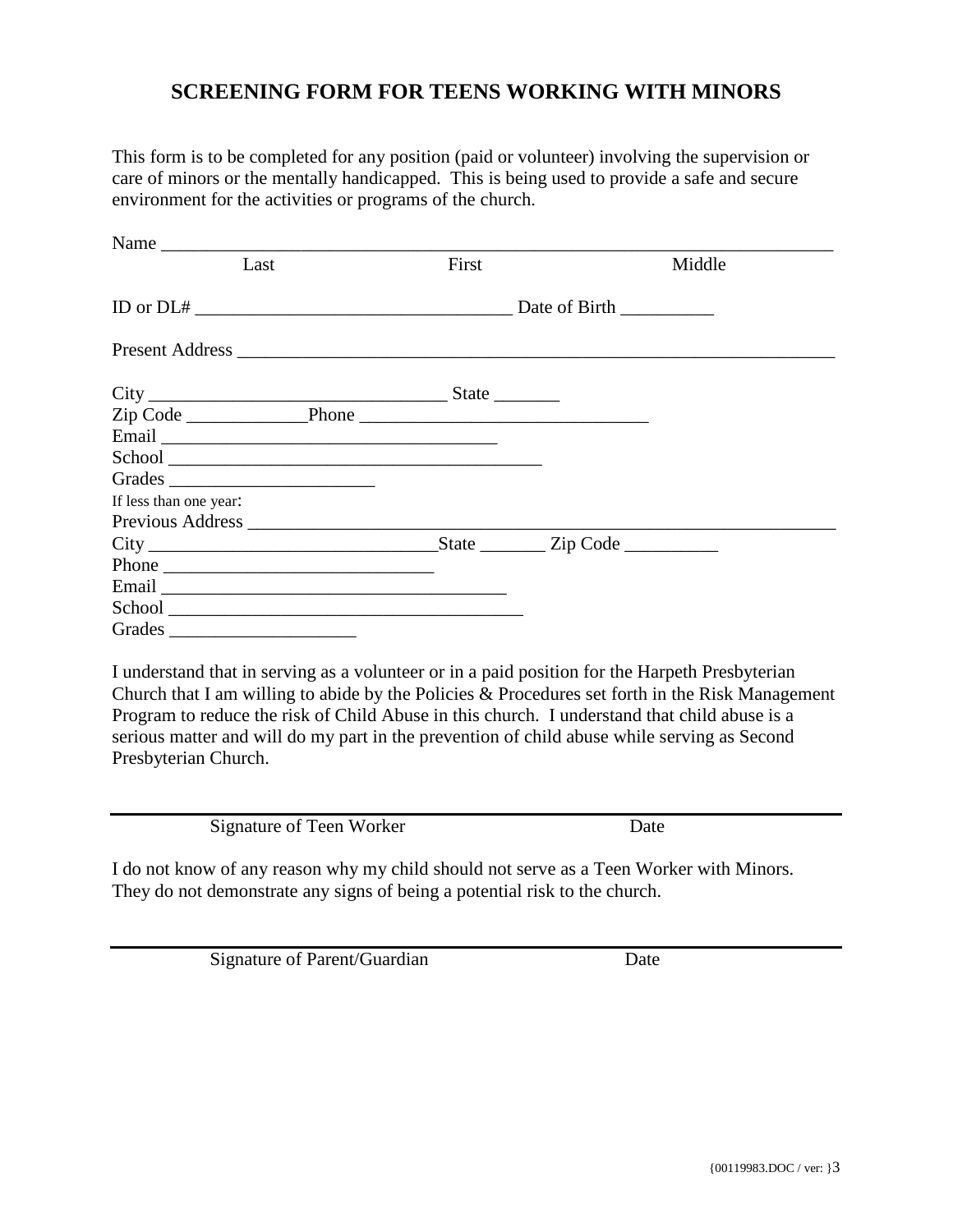# **BACKGROUND INVESTIGATION CONSENT**

I, \_\_\_\_\_\_\_\_\_\_\_\_\_\_\_\_\_\_\_\_\_\_\_\_\_\_\_\_\_\_\_\_\_\_(applicant complete name), hereby authorize Harpeth Presbyterian Church and/or its agents to make an independent investigation of my background, references, character, past employment, education, criminal, or police records, including those maintained by both public and private organizations and all public records for the purpose of confirming the information contained on my Application and/or obtaining other information, which may be material to my qualifications for employment now, and if applicable, during the tenure of my employment with Harpeth Presbyterian Church.

I release Harpeth Presbyterian Church and/or its agents and any person or entity, which provides information pursuant to this authorization, from any and all liabilities, claims, or lawsuits in regards to the information obtained from any and all of the above referenced sources used.

The following is my true and complete legal name, and all information is true and correct to the beset of my knowledge.

| Full name (printed)    |                                 |                    |                  |
|------------------------|---------------------------------|--------------------|------------------|
|                        | Maiden name or other names used |                    |                  |
| Present street address |                                 |                    | How long?        |
| City/State             |                                 |                    | Zip              |
| Former street address  |                                 |                    | How long?        |
| City/State             |                                 |                    |                  |
| Date of birth          | Social security                 | Driver's license # | State of license |
| Signature              |                                 |                    | Date             |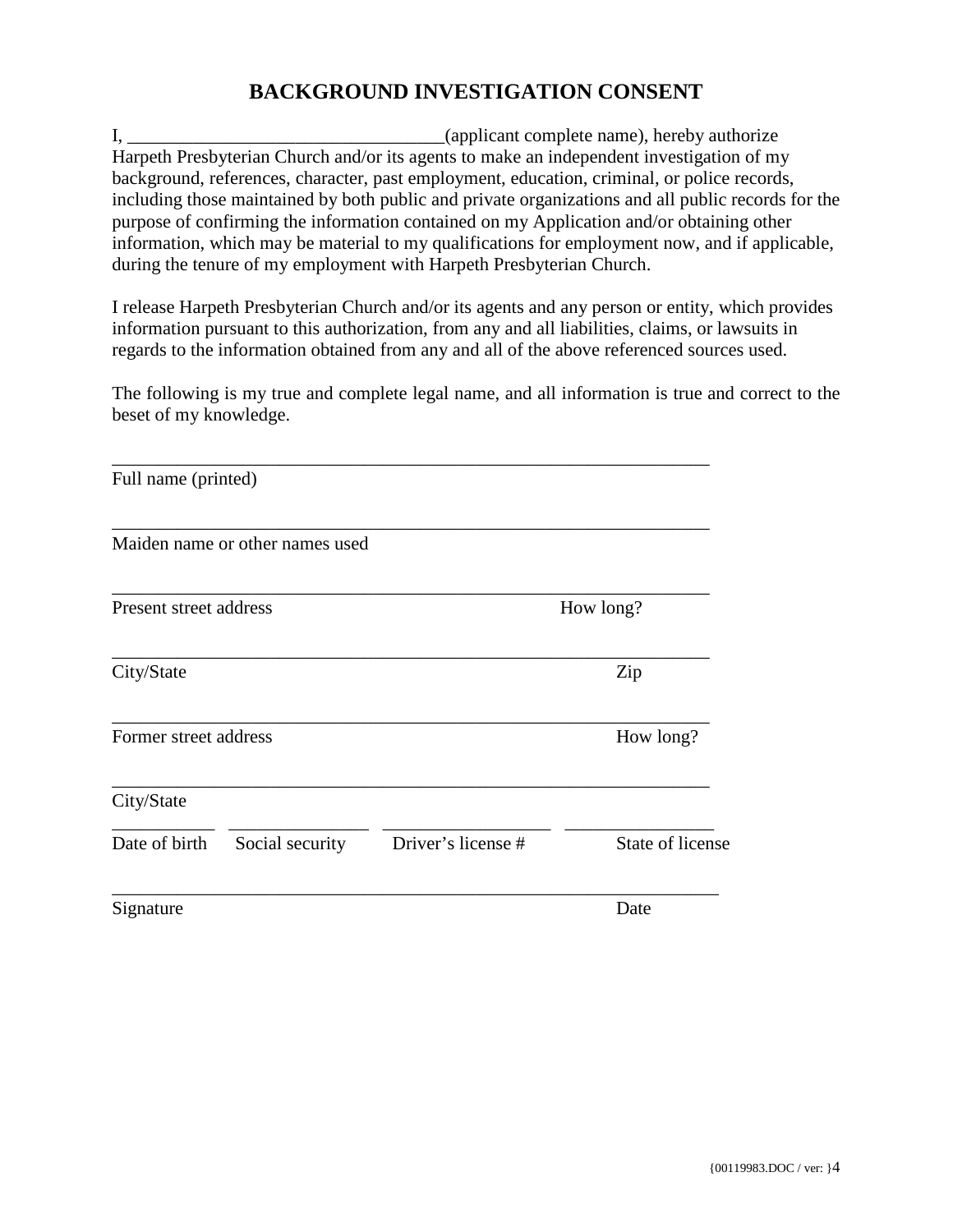# **CRIMINAL RECORDS CHECK INFORMATION FORM**

|                         | Full Name |                                                                          |                                                                                                |               |                   |
|-------------------------|-----------|--------------------------------------------------------------------------|------------------------------------------------------------------------------------------------|---------------|-------------------|
|                         | Last      | First                                                                    | Middle                                                                                         |               | Maiden            |
|                         |           |                                                                          |                                                                                                |               |                   |
| Race: (please indicate) |           |                                                                          |                                                                                                |               |                   |
| W<br>White              | B         | $\mathbf I$<br>Black American Indian Asian/Pacific Islander              | A                                                                                              | H<br>Hispanic | $\Omega$<br>Other |
| Date of Birth:          |           | $-\frac{1}{\text{Year}}$ $\frac{1}{\text{Month}}$ $\frac{1}{\text{Day}}$ |                                                                                                |               |                   |
|                         |           | (helpful in correctly identifying volunteer applicants)                  |                                                                                                |               |                   |
|                         |           | Have you ever been convicted of a crime? _______ yes _______ no          |                                                                                                |               |                   |
|                         |           |                                                                          | Are there any legal charges pending against you? ______ yes ______ no                          |               |                   |
| If yes, please explain: |           |                                                                          |                                                                                                |               |                   |
|                         |           |                                                                          |                                                                                                |               |                   |
|                         |           |                                                                          |                                                                                                |               |                   |
|                         |           |                                                                          | The signature represents my current legal name and any previously used names are listed below: |               |                   |
|                         |           |                                                                          |                                                                                                |               |                   |
|                         |           |                                                                          |                                                                                                |               |                   |
|                         |           | <b>Signature of Applicant</b>                                            |                                                                                                | Date          |                   |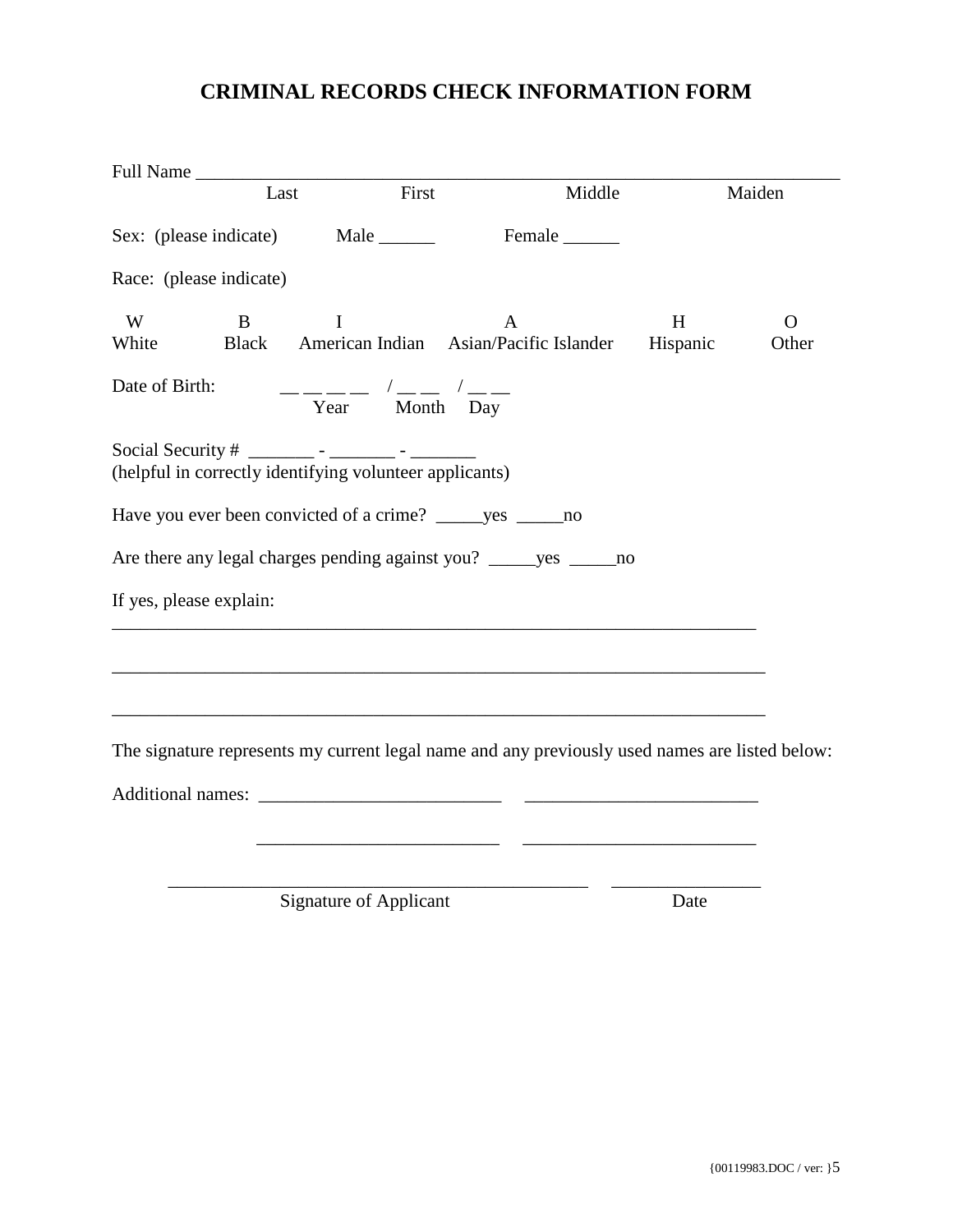# **CODE OF ETHICS AND RULES FOR THOSE WORKING WITH MINORS**

While acting in our capacity as a Youth/Children/Preschool volunteer of Harpeth Presbyterian Church, the following rules shall apply.

- 1) Smoking or using tobacco products in the presence of minors is prohibited.
- 2) Using, possessing, or being under the influence of alcohol, illegal, or illicit drugs will not be tolerated.
- 3) Sponsors and volunteers of minors shall not abuse such minors, including:
	- Any direct observations or evidence of sexual activity in the presence of or in association with a minor;
	- Any display or demonstration of sexual activity, abuse, insinuation of abuse, or evidence of abusive conduct towards a minor;
	- Sexual advances or sexual activity of any kind between any person and a minor;
	- Sexual advances or sexual activity of any kind to a minor(s);
	- Infliction or physically abuse behavior or bodily injury to a minor;
	- Physical neglect of a minor, including failure to provide adequate supervision in relation to the activities of Harpeth Presbyterian Church.
	- Mental or emotional injury to a minor;
	- The presence or possession of obscene or pornographic materials at any function of Harpeth Presbyterian Church.
	- The presence, possession, or being under the influence of any illegal, illicit drugs;
	- The consumption of or being under the influence or alcohol while leading or participating in a function for minors of Harpeth Presbyterian Church.
- 4) Sponsors and volunteers must treat all people of all races, religions, abilities, and cultures with respect and consideration.
- 5) Sponsors and volunteers shall not use or tolerate the use of profanity in the presence of minors.
- 6) Sponsors and volunteers must be free of physical and psychological conditions that might adversely affect any minor's health, including, but not limited to, contagious disease.